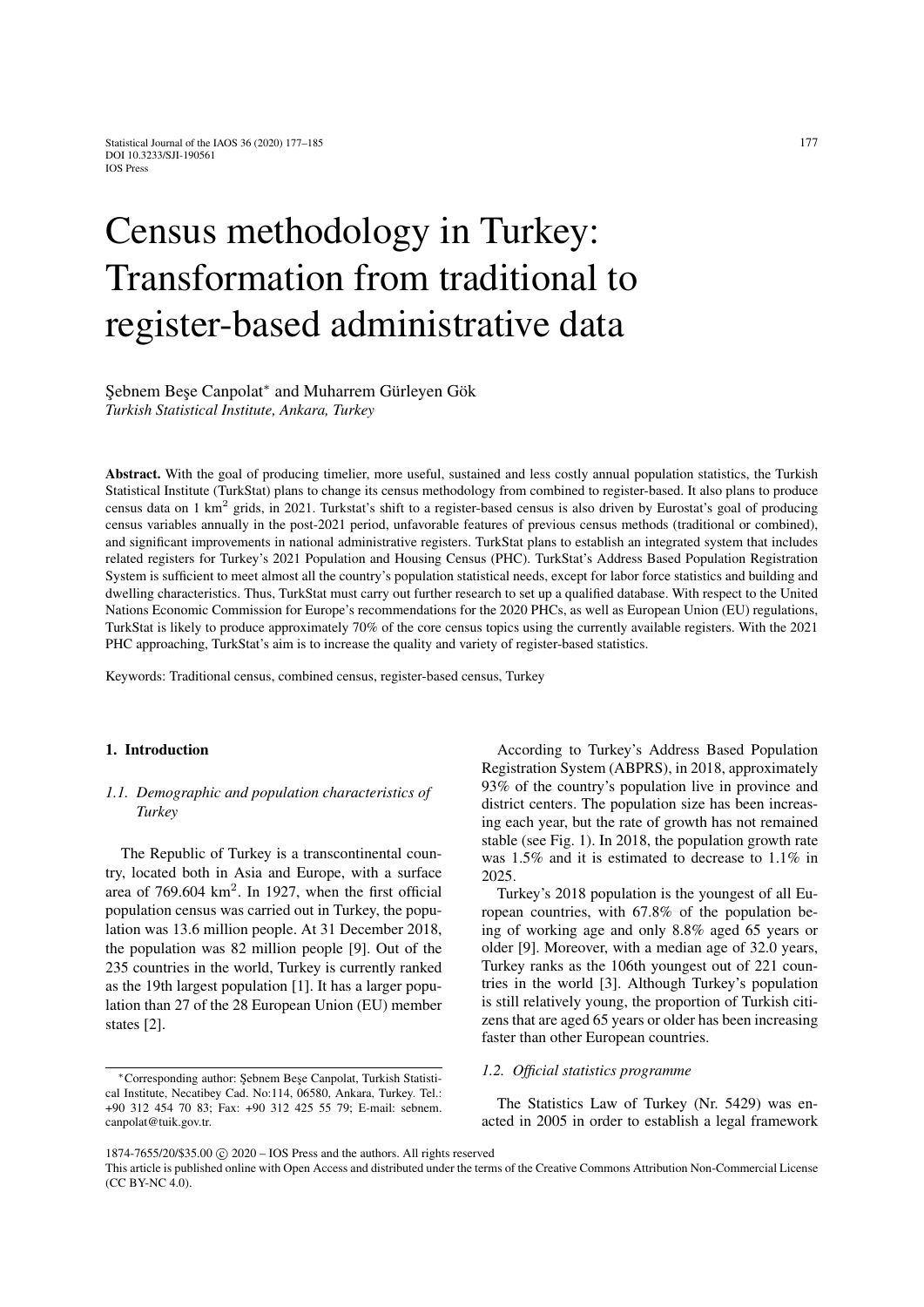

<span id="page-1-0"></span>Fig. 1. Population size and population growth rate of Turkey, 2008–2018 [\[9\]](#page-8-0).

for producing consistent, comparable, regular, and sustained official statistics for the country. This law regulates not only the Turkish Statistical Institute (Turk-Stat) but all the institutions in the Turkish statistical system. In accordance with this law, an Official Statistics Programme (OSP) is prepared by the Turkish Statistical Institute and the Statistical Council for each five-year period [\[4\]](#page-7-3). The current OSP covers the period from 2017 to 2021.

The OSP guides all statistical activities conducted by TurkStat, including the population census. The Statistics Law of Turkey gives TurkStat the authority to determine the statistical methods, definitions, classifications and standards to be used in the production of official statistics, in line with national and international norms. Therefore, TurkStat does not need a special census law.

### *1.3. History of population censuses in Turkey*

Making policies and plans, such as identifying public investment and service needs, depends on the public administration's timely access to both quantitative and qualitative population information. There is no doubt that one of the main sources for such information is a population census. However, in some respects, the main purposes of censuses conducted long ago were different from modern censuses.

#### *1.3.1. Censuses in the Ottoman Empire*

The collection of information about the population during the Ottoman Empire can be divided into two separate periods. In the first period, from the 15th to 19th century, the administration's main concerns were related to keeping their large country under close central control. Thus, the Empire used census-like surveys to collect information for tax and military purposes [\[5\]](#page-7-4). The 1831 census, which was accepted as the first population census, was carried out for the purpose of taxation and military reform. Therefore, only the male population of military age was included [\[6\]](#page-7-5). According to the archives, regional or general censuses were also carried out in the Ottomans, such as the censuses of 1844, 1856, 1866, and 1874 for other interests in the treasury, army, and cadastral ministries. The 1885 and 1907 censuses marked the second period of population data collection in the Empire, when the objective was more focused on the administration of population services [\[5\]](#page-7-4).

## *1.3.2. Traditional censuses in the Turkish Republic*

The first population census of the Turkish Republic was conducted in 1927, four years after the declaration of the Republic. Subsequent population censuses were carried out every five years between 1935 and 1990. After the 1990 census, a decree was taken by the government to make a census every ten years.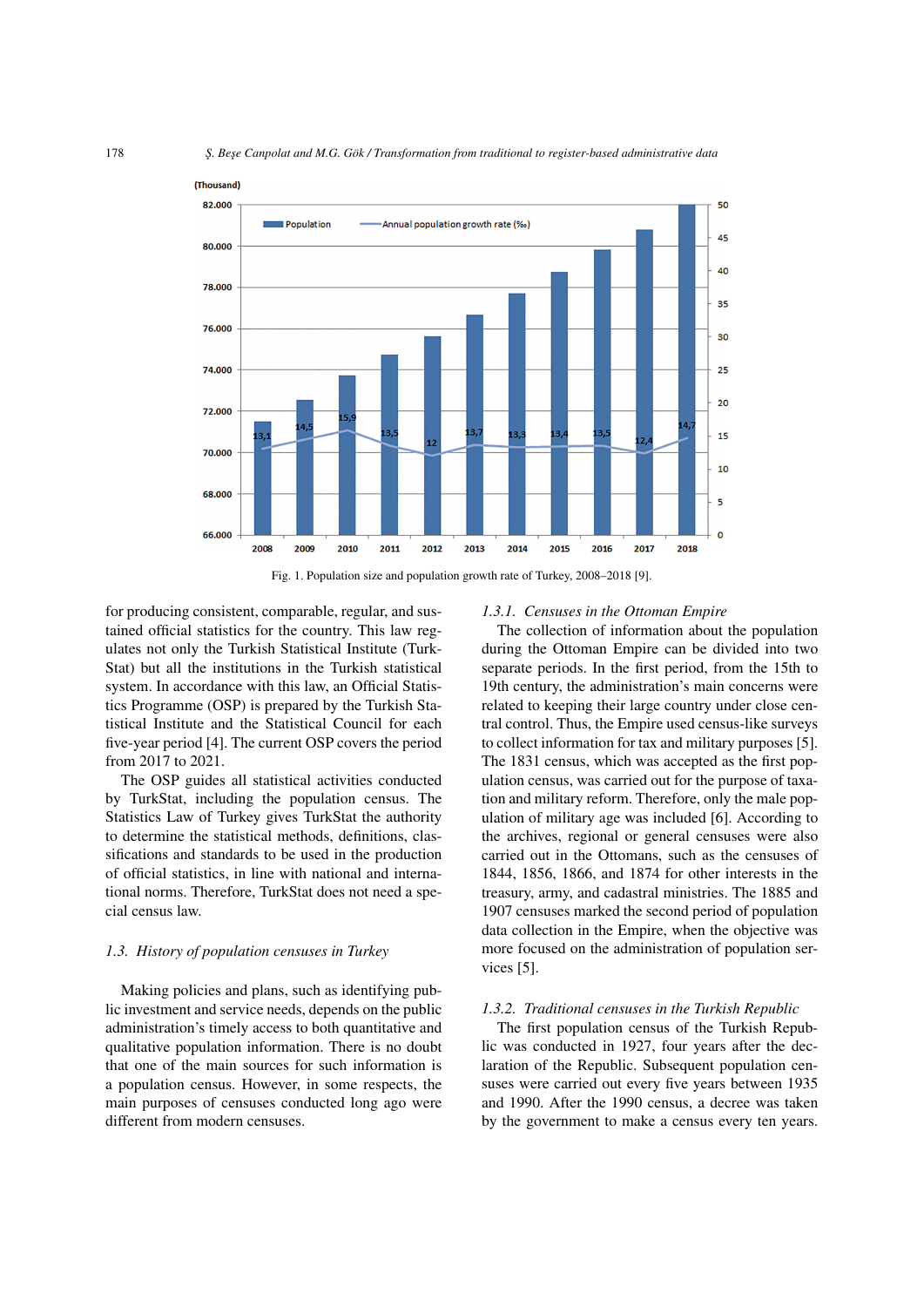The last census was carried out in the year 2000. All 14 censuses in this period were conducted according to the traditional "de facto" census method, which enumerates people at the localities where they are physically present on census day. To ensure every individual was counted, Turkey implemented a national curfew on census day, ordering each person to remain at their current residence. On census day, the enumerators visited all residential addresses across Turkey and completed paper questionnaires via face-to-face interviews with residents. Both households and other residential places like dormitories, military barracks, prisons, hospitals, hotels etc. were included. In addition, nomadic communities were also counted.

In the 2000 population census, an optical-based data entry system was used to transfer the data to a digital format for the first time. This new system used the Optical Mark Recognition, Optical Character Recognition and Intelligent Character Recognition (ICR) technologies. Total data processing and dissemination took around 3.5 years and required about one million employees, including enumerators, supervisors, trainers and TurkStat staff [\[7\]](#page-8-1).

In the absence of reliable data from the population registration system, planning and administration of public services relied on traditional population censuses as the main sources of data on population size and characteristics (e.g., age and sex). For example, census data was used to allocate each municipality's share of the general budget tax revenue. Similarly, identifying the need for new schools and hospitals, and maintaining public utilities like water, sewage, and electricity all depended on the census results. However, there were significant drawbacks to the traditional methodology, including high cost, complaints about curfew application, over-counting (e.g., including tourists present on census day), and the fact that information could only be collected on the enumeration date. Along with increasing data needs for the interim years, these reasons forced TurkStat to set up a population register with residential address information.

## *1.3.3. Development of the address based population registration system*

Between 1997 and 1999, the Turkish Ministry of Interior established the Central Civil Registration System (MERNIS), which involved transferring civil records from paper-based family ledgers to a digital format. By the end of 2000, all Turkish citizens were given a unique 11-digit identification (ID) number. By the end of 2002, all civil registration offices in the country were connected to each other via an online network [\[8\]](#page-8-2). Although MERNIS is a centrally administered system, with any changes in civil status registered electronically in real time, the civil registration offices still had no information available on place of usual residence. As such, TurkStat could not use MERNIS for the 2000 population census.

The Turkish government established the ABPRS in 2006. The ABPRS was regulated by the Civil Registration Services Law, which gave TurkStat responsibility for developing the system and made the Ministry of Interior responsible for maintaining the system. Research and data collection for the ABPRS began in May 2006. The first step was to develop the National Address Database (NAD), which covers all addresses in the country. The NAD was created by the municipalities, in coordination with TurkStat, and includes names and unique codes for all localities, quarters, streets and buildings, as well as all independent units in each building. The NAD also records the type of each address/living quarter (e.g., residence, office, school, hospital etc.). Next, a full field enumeration was carried out to determine the usual residences of all Turkish citizens and foreigners living in the country. This information was matched with MERNIS by using the ID numbers previously allocated to each Turkish citizen. After establishment of the ABPRS by Turk-Stat, it was transferred to the Ministry of Interior in August 2007.

The ABPRS is not a statistical database; it is an administrative data source for all public institutions. For example, the Ministry of Health uses it to maintain the family medicine system, the Ministry of Education uses it to enroll pupils in the schools, and the Supreme Election Committee uses the ABPRS to create voter lists. Moreover, allocation of the general budget tax revenue shares to the municipalities is now based on the ABPRS. To keep the system up-to-date, fines are issued to people who do not notify the district civil registration offices of new or incorrect addresses. Turkish nationals and foreigner residents are required to make address change notification within 20 working days.

In accordance with the OSP, population size and basic population characteristics of all regions, provinces, districts, municipalities, villages, and quarters have been produced and announced annually since 31 December 2007. TurkStat is continuously trying to improve the statistics obtained from the ABPRS. In 2018, statistics on the following topics were available [\[9\]](#page-8-0): population size by locality, and urban/rural population; age and sex; literacy and highest level of education;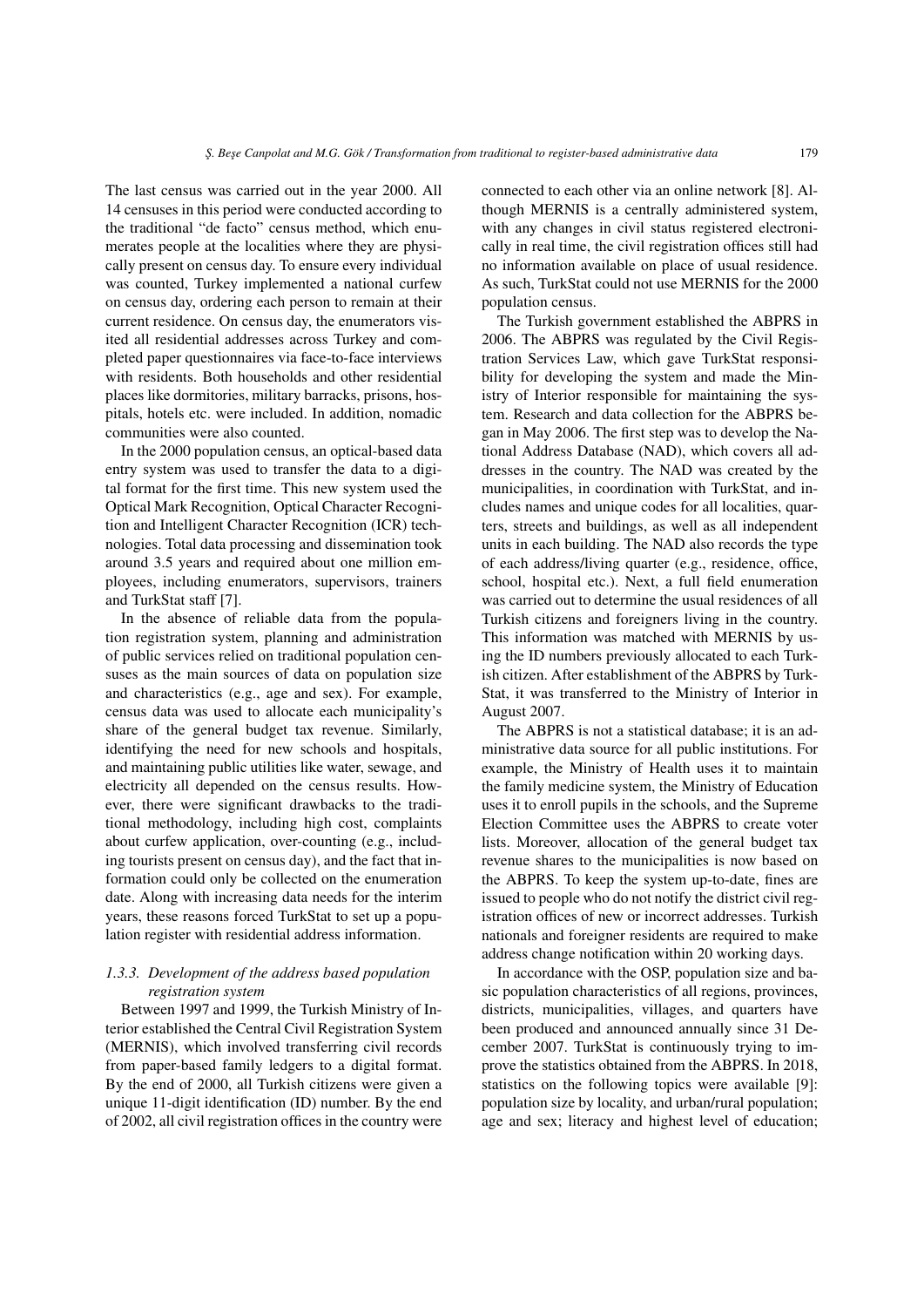place of civil registration; internal migration; immigration and emigration; country of citizenship; legal marital status; place/country of birth; household type and size; and birth and death statistics.

Improvements in the ABPRS have not only resulted in increasing the diversity of available statistics but, by using administrative data instead of household surveys, have also enabled the calculation of new statistics such as population projections and life tables.

#### *1.3.4. 2011 Population and Housing Census*

The 2011 Population and Housing Census (PHC) used a combined method to produce census-type statistics that were absent in the ABPRS or unavailable in household surveys with the necessary geographic detail. Therefore, the 2011 PHC collected data on building and housing characteristics, de-facto marital status, reason for migration, ever resided abroad and year of arrival in Turkey, disability, pre-school attendance, labor force status, employment status, and other occupation related variables.

A large-scale field survey, using a representative population sample, was implemented between October and December in 2011. Enumeration areas for the PHC were determined using data from the NAD, and each enumeration area included about 100 occupied dwellings. After defining the enumeration areas, sample units were selected. Accordingly, the necessary total sample size was determined to be about 2.2 million households (approximately 11.7% of total households). In addition, complete enumeration was realized in institutional places (university dormitories, nursing homes, prisons, orphanages, military barracks etc.). As a result, 9 million people (12% of the total population) were interviewed with both CAPI (60%) and PAPI (40%) techniques. Regional offices of TurkStat performed the field study, under the coordination of the Central Office. Approximately 3,600 enumerators and 400 controllers were hired for this work [\[10\]](#page-8-3). In the 2011 PHC, the ABPRS was used for both obtaining 20% of the variables in the PHC and for the framework of a representative population sample. Besides the ABPRS, some other administrative data (e.g., Social Security Institution registers, Turkish Employment Agency registers and municipalities' building permits) were used to check and improve the quality of the field data and to impute missing observations.

With this new method, the number of field staff needed for collecting data was less than in previous traditional censuses. This provided significant advantages, such as lower cost, better quality of staff, and improved management and logistical operations. For instance, the total cost of 2000 population census was 48.3 million USD, while the 2011 PHC cost was 13.9 million USD. Accordingly, per capita costs decreased from 0.71 USD to 0.19 USD. Netbook usage (CAPI) provided some crosschecks between answers at the time of the interview, which also increased data quality and minimized missing data. Netbook usage for data collection resulted in better efficiency of time compared to other methods (e.g., ICR, manual data entry). In addition, due to CAPI application, data analyses could begin simultaneously with enumeration. Thus, for the 2011 PHC, the main results were published 1.5 years after the completion of enumeration. In contrast, using the traditional method only, results from the 2000 population census were published 2.5 years after enumeration. With timely online data transfer, field applications could be monitored daily and actively guided through the central system. Furthermore, using the ABPRS reduced the response burden, and utilizing unique ID numbers prevented duplications.

At each field-visit by an enumerator, respondents were asked to recall information from an earlier date (reference date). Due to the data collection period, the gap between the field-visit date and reference date could be up to three months. This caused some issues in the accuracy of recall. Although the use of netbooks provided many benefits, such as better time use and data quality, some problems still occurred in practice. For example, there was a tendency of the enumerators to tick "no" to the first (filter) question in a set of associated questions (e.g., migration and labor force questions) in the netbook application. Because the software was designed to automatically skip the related consecutive questions if the filter question was answered "no," this resulted in some missing observations. In contrast, when the paper form was used, it was observed that controllers (or data entry operators) could easily notice these kinds of systematic errors and correct them.

# 2. Transformation needs: Forces driving the need for a register-based census

There are a number of demands driving TurkStat to change its census methodology: the need to produce timelier, more useful and less costly annual population statistics; negative features of previous census methodologies (traditional or combined); improvements in administrative registers; society's expectations for more frequent, better quality, comprehensive statistics; and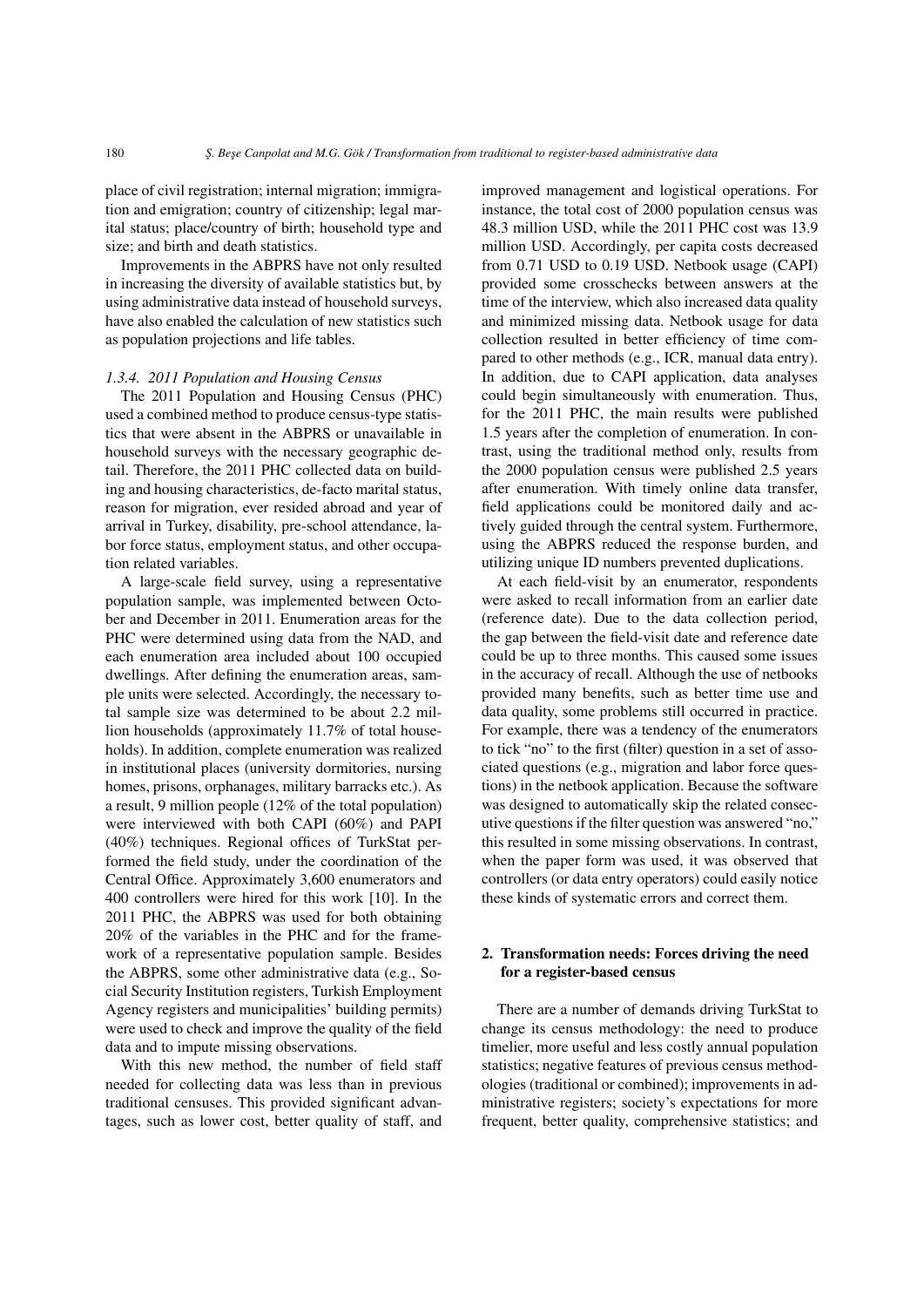

<span id="page-4-0"></span>Fig. 2. Targeted system: Population characteristics database.

Eurostat's goal of producing a selected set of annual census statistics in the post-2024 period.

There are significant disadvantages to utilizing field study in population censuses. High on this list is the need for a large number of staff and the difficulty in hiring and training them for short-term work. An associated consideration is the difficulty in collecting data on mortality, labor force, and migration with inexperienced staff. Other important factors are the high cost, long duration of data processing, not being able to produce estimations for small geographic levels with sample survey studies (i.e., combined method), and rising concern about confidentiality and privacy. There is also a lack of interest and support from the municipalities, because their share of the general budget tax revenue is based on the ABPRS (i.e., they no longer see a need for a census). The high cost should be considered separately because the cost of conducting a full enumeration census is almost equal to the cost of creating a registration system based on field data. For this reason, TurkStat preferred to set up a registration system that can be used to produce statistics regularly, instead of spending time and money for a census, which cannot be updated.

On the other hand, for TurkStat, there are considerable factors driving them to implement a register-based census. This includes completion of the Central Civil Registration System (MERNIS), including unique ID numbers (2002), NAD (2006), ABPRS (2007), National Education Statistics Database (2008), Institutional Living Quarters Address Database (2012), and developments in the related administrative registers. In addition, the NAD is being transformed to the Spatial Address Registration System (SARS) by adding coordinate information to addresses (overseen by the Ministry of Interior, during the 2012 to 2020 term). Twelve years of experience (2007 to 2018) in producing population statistics based on administrative data, and considerable experience in using registers for census purposes in the 2011 PHC, have encouraged TurkStat to realize a revolution in its census methodology.

Furthermore, there is a global trend for governments to move away from traditional or combined census methods, in favor of register-based censuses. In particular, this trend is being influenced by Eurostat's post 2021 goals. Thus, according to a report by the United Nations Economic Commission for Europe (UNECE), which surveyed its members methodology plans for the 2020 census round, there will be an increase in the adoption of register-based censuses from 9 countries in 2010 to 14 countries in 2020 [\[11\]](#page-8-4).

## 3. Target: Register-based census

In its pursuit of timelier, more useful and less costly annual population statistics, Turkey plans to conduct a register-based census for the 2021 PHC. This method will allow TurkStat to publish census variables annually. Furthermore, TurkStat aims to use the 2021 PHC data to produce  $1 \text{ km}^2$  grid statistics.

To achieve this goal, it is obvious that some basic registers need to be made available, such as population (e.g., demography, migration, and household), address, education, employment, and building and dwelling registers. Figure [2](#page-4-0) illustrates this "targeted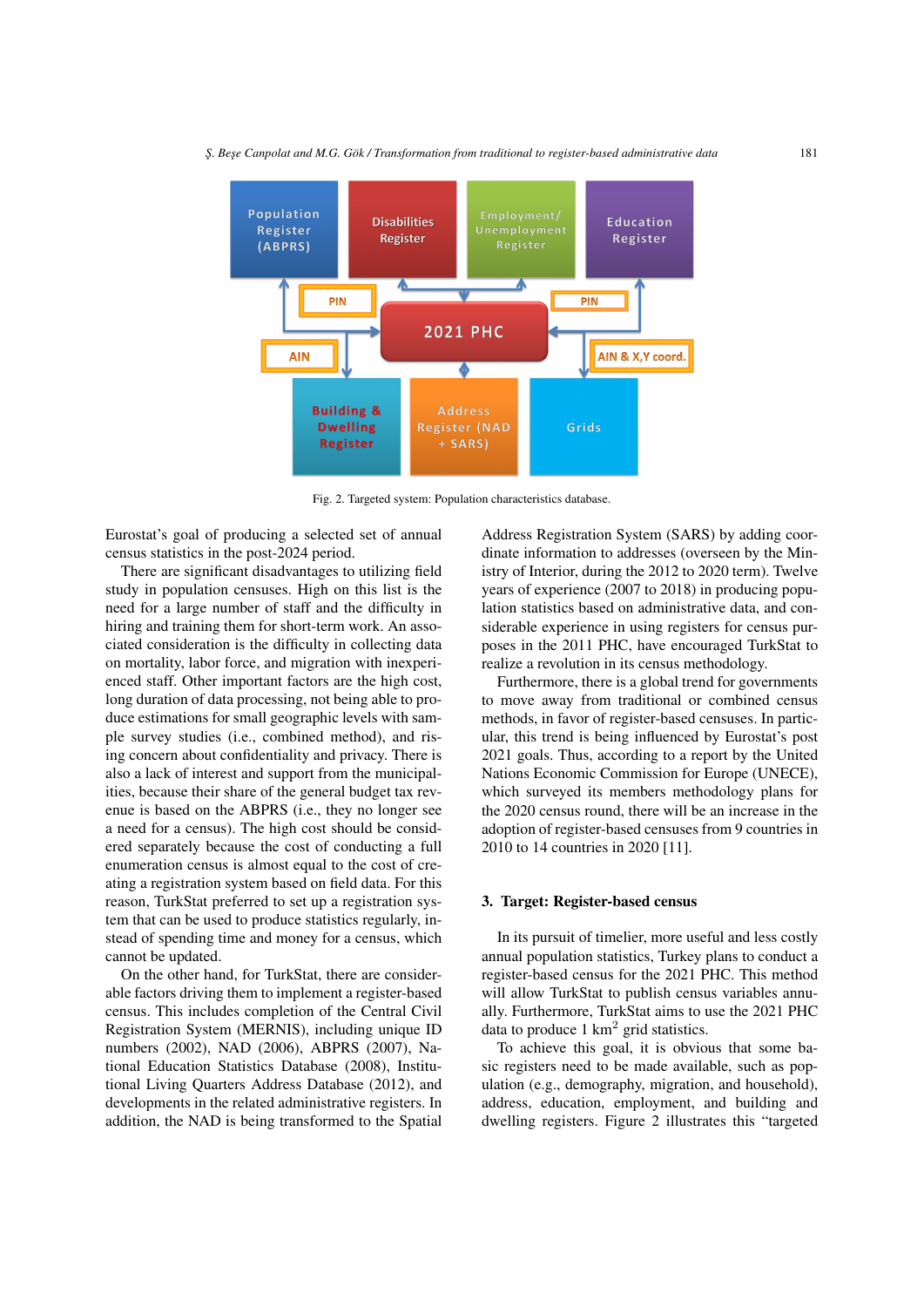system." This integrated system is known as the Population Characteristics Database (PCD). The intention of TurkStat is to add some other individual-related registers (i.e., tax, income, and social transfer records) to this system. Accordingly, TurkStat have been carrying out studies, in coordination with the relevant institutions, to produce statistics from administrative data. In particular, they are working toward producing labor force statistics and building and dwelling statistics because, unlike the address, population and education registers, single and complete (all requested attributes for all units) administrative data sources are not available for these topics.

#### 4. Preparations

In preparation for the 2021 PHC, TurkStat have carried out various activities for different purposes. These activities can be categorized into five areas: legal framework, internal organization, increasing the level of knowledge among census staff, producing new census-type statistics, and pilot studies.

## *4.1. Legal framework*

TurkStat included the 2021 PHC and related issues (e.g., new census methodology and no more field application) into 2017 to 2021 OSP. In addition, the PCD, which is going to be the substructure of the registerbased census, has been added to the text of the 11th Development Plan (2019 to 2023) of Turkey.

# *4.2. Internal organization (steering committee and working groups)*

Between 2014 and 2018, studies for the 2021 PHC were mainly carried out by the Population and Migration Statistics Group of TurkStat (under the Demographic Statistics Department) with the assistance of other departments. In May 2018, a steering committee (SC) was established to manage and coordinate all processes of the 2021 PHC. Working groups on Labor Force Statistics (November 2018) and Quality (January 2019) were established, according to the decisions of the SC. Due to the lack of an ideal registration system on building and dwelling characteristics, a special working group was established in January 2018 with the responsibility of executing all activities related to this subject.

## *4.3. Increasing the level of knowledge among census staff*

In order to improve the technical skills and knowl-

edge of census staff, the IPA 2015 Multi-beneficiary Statistical Cooperation Programme on Statistics provided valuable opportunities. Under this framework, TurkStat received technical consultancies on "Use of sample surveys as supplementary data source to register-based census" (November 2018) and "Development of long-term communication and outreach strategy" (March 2019). In addition, four TurkStat personnel attended courses on "Census quality assurance and evaluation" (December 2018) and "Statistical disclosure control of census data" (May 2019).

#### *4.4. Producing new census-type statistics*

TurkStat has been producing population statistics based on the ABPRS since 2007. This means that Turk-Stat has 12 collections of annual register-based population statistics. TurkStat's goal is to improve the system and increase the number of statistical topics produced. Therefore, studies on producing new census variables were carried out as part of 2021 PHC preparations. Possible methods for achieving this goal include integrating the existing administrative registers with the ABPRS, encoding the related data, and adding new topics to the registers with the assistance of the institutions that own the data. For instance, registers for literacy (2008), internal migration (2009), place of birth (for Turkish citizens in 2014 and for foreign-born population in 2015), types of households (2016), immigration and emigration (2018), internal migration for foreigners (2018) were produced as a result of such efforts.

With this goal in mind, negotiations with the Ministry of Interior were successfully completed and, as of November 2016, district civil registration offices began compiling information on "reasons for internal migration" as part of the address notification process. Analyses using other administrative records are ongoing, and TurkStat is planning to begin publication of these statistics in 2020.

## *4.5. Pilot studies and related works*

For conducting a register-based census, currently available administrative or statistical registers on population, address, and education are sufficient to produce most of the desired census variables. However, complete and satisfactory registers on housing characteristics and economic characteristics (labor force status, industry etc.) of the population are not available. There are many subject specific registers that must be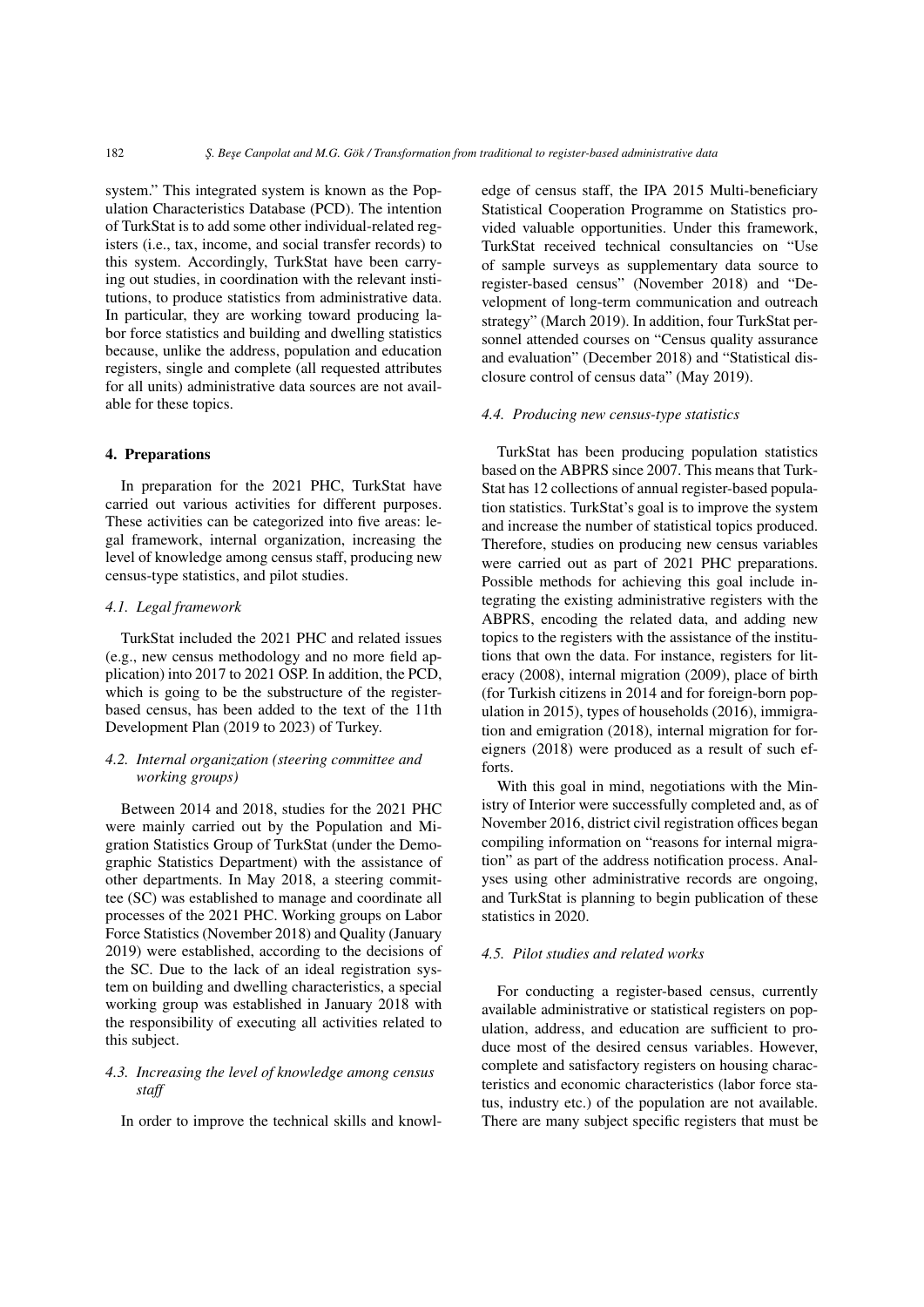integrated in order to produce census statistics on these topics. However, it is not simply an issue of linking the related registers. There are also issues related to missing observations and quality assurance to overcome.

In terms of quality assurance, TurkStat tried to carry out some checks at the first stage, including content control, target population control, definitions of variables (for relevance and comparability), metadata control, missing data control, and some plausibility controls. To overcome conflicting situations between different administrative data sources, it is useful to have a hierarchy of register attributes, such as necessity, legal obligation, usability, penal sanction, and whether it is normative, easy to declare, well-protected, and confidential. But for a register-based census, it is clear that the quality of the registers should be evaluated comprehensively. For this reason, TurkStat is working on a general Risk Management Plan for the 2021 PHC.

For assessing the accuracy of the records, regular LFS data would be helpful since ABPRS data has already begun to be used in LFS. Therefore, it should now be easy to link the survey data with the administrative registers. Accordingly, TurkStat planned two separate pilot studies for the areas of "building and dwelling" and "labor force" statistics in the preparation process of the 2021 PHC.

#### *4.5.1. Studies on building and dwelling statistics*

For the development of a register for building and dwelling statistics, TurkStat, with the help of relevant institutions, prepared an inventory on possible existing registers to be used, including assessments on content and quality. Afterwards, a survey was conducted with all municipalities to understand the scope, content, and availability of municipal registers. A survey on "Building and Dwelling Registers of Municipalities" was carried out in November 2017 by the regional offices of TurkStat. This survey enquired about the existence of any kind of database, including data for buildings and dwellings, compliance to the address register, and content. The results of the survey revealed that municipal sources alone are not sufficient for establishing a database for building and dwelling characteristics. Furthermore, the survey results, and interviews with the municipalities, indicate that the validity of the old records is suspicious in some aspects. Some of the characteristics of a building may have changed but not been updated in the registers. For example, although major modifications to buildings require a new building permit, people often avoid getting the permit, especially in rural areas. Therefore, information that changes over time, such as heating system and ownership, should be crosschecked with other related registers.

TurkStat should gather all usable records from the relevant sources to assess the current situation clearly. A pilot study was carried out in February to March 2018 in order to determine the availability, coverage, and feasibility of using existing records. This pilot study was conducted for the Afyonkarahisar province municipality, which has a population of 230,000 people and where SARS is already in use. All available registers (building permits, property tax records, land registry and cadaster information system records, compulsory earthquake insurance records, subscription records of electricity, tap water etc.) were obtained from relevant organizations in electronic format. These records were linked to SARS by using both conventional methods (e.g., ID number) and geographical information system methods.

According to the pilot study results, the proportion of records that matched to SARS from other data sources was 97.8% for building permits, 90.8% for property tax records, 100% for land registry and cadaster information system records, and 80% for compulsory earthquake insurance records. Calculations made from the records that matched to SARS showed that the coverage ratios of the data sources were 22.3% for building permits, 64.7% for property tax records, 98.7% for land registry and cadaster information system records, and 14.5% for compulsory earthquake insurance records. Consequently, it was determined that existing data sources are not sufficient to establish a database to be used as an administrative registration system for building and dwellings. However, they would be useful for statistical purposes.

#### *4.5.2. Studies on labor force statistics*

TurkStat started a pilot study on register-based labor force statistics in May 2019. The main goal of the study is to determine the possibility of producing labor force statistics from administrative registers. The reference date of the study was 31 December 2018. In the first stage of the study, registers of the Social Security Institution (e.g., insured persons and pensioners), Turkish Employment Agency (job seekers), Higher Education Council and Ministry of Education (enrolled students), Ministry of Family, Labor and Social Services (disabled people), and the Ministry of Treasury and Finance (tax and income) were used with the Farmer Registration System and Tradesmen Information System. The first stage was completed in July 2019 and in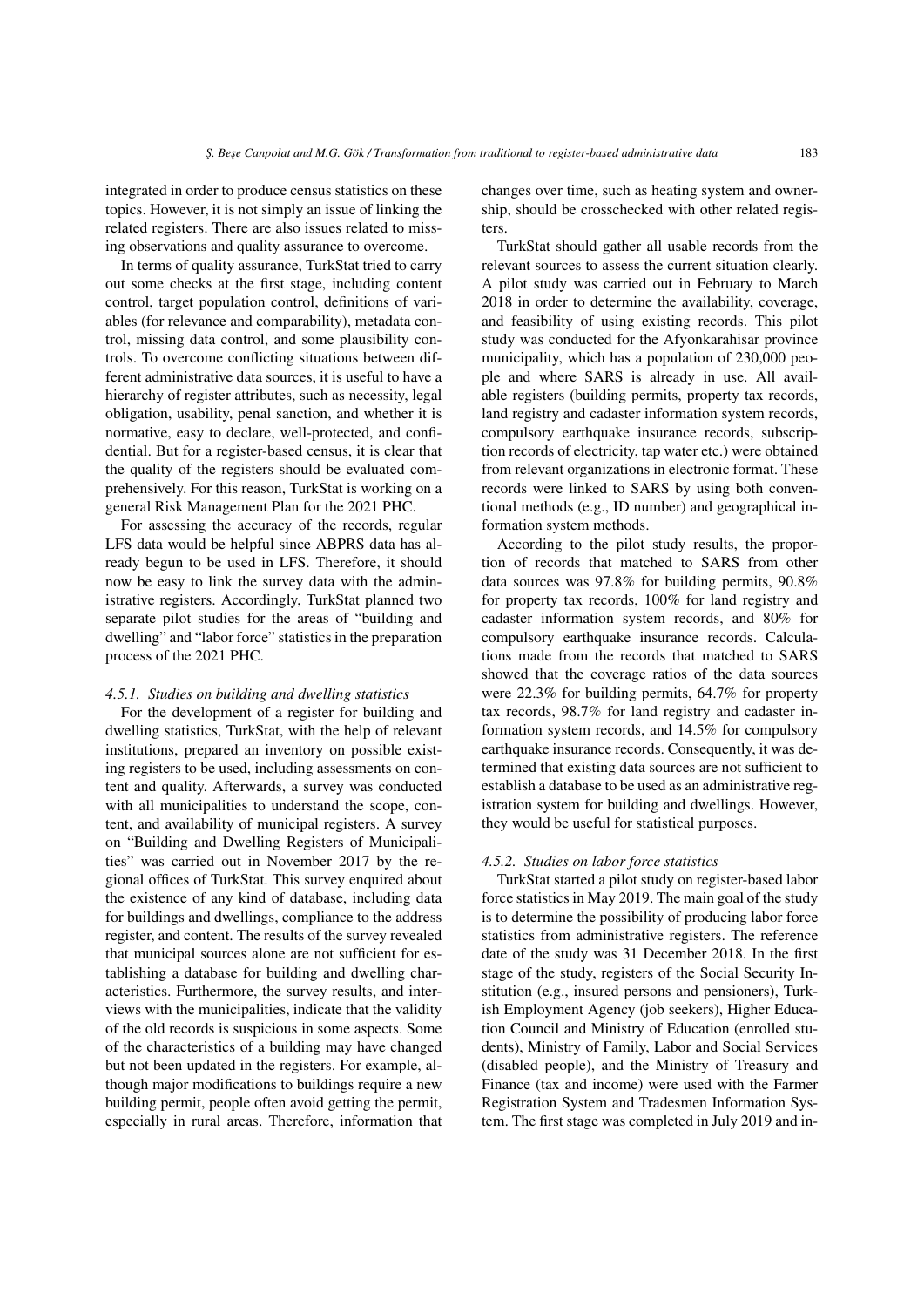volved linking all available registers with the ABPRS. Some conflicts between related registers and inconsistencies with the census definitions were identified. In Turkey, the Employment Agency keeps the registration records of job-seekers who are expected to upload required information like education, occupation to the system completely and accurately. Legally, every Turkish citizen or foreigner with a working permit can apply for work, whether they are already in employment or not. There may also be delays in updating the registers. Furthermore, some people work in different jobs at the same time, and these jobs may be related to different insurance systems. Consequently, these issues cause duplicated records in the integrated database. Therefore, TurkStat had to resolve these kinds of issues, mainly by applying the priority rules (hierarchy) between registers.

After linkage, the main outcomes like employment rate, employment status, etc were compared with the labor force survey statistics to evaluate consistency. According to the results of this stage of the pilot study, it was found that there is some under-coverage in employment and shifts between employers and selfemployed persons. Furthermore, it was understood that the Turkish Employment Agency records, which is the main administrative data source on unemployment, is inadequate for producing statistics on this subject. That is why TurkStat decided to develop additional registers to support the above mentioned administrative data. One of the most important achievements of the pilot study was that TurkStat identified the shortcomings and problems in the registers, which will provide insights for future work.

# 5. Conclusions

According to the results of the pilot study on building and dwelling statistics, it was seen that existing data sources are not sufficient for establishing a database on building and dwellings to be used as an administrative registration system. Therefore, missing data should be collected through special field work or should be entered in the address register by the relevant municipality. In order to meet this requirement, political decision-making is needed for two reasons: the high cost of enumeration and keeping the system up-to-date by ensuring the participation of relevant institutions. If no such decision will be taken, TurkStat will need to establish a statistical database to fill the gap.

For producing statistics on economic characteristics of the population, results of the first stage of the pilot study on register-based labor force statistics showed that TurkStat needs more detailed registers, such as data for pensioners and dependents under the social security system. Moreover, supplementary sources should be used to support the Employment Agency records on unemployment. TurkStat must also solve the missing observation issues in the administration data. Hence, TurkStat must determine proper estimation methods for missing data in integrated administrative data sources. Here it is critical to identify the predictive variables and to decide the method to be used. Fortunately, TurkStat has a plan to resolve this issue with the help of academics and data holder institutions.

With respect to the to the UNECE recommendations for the 2020 Censuses of Population and Housing [\[12\]](#page-8-5), and EU legislation [\[13\]](#page-8-6), TurkStat is likely to produce approximately 70% of the core census topics using the currently available registers. And of course, Turk-Stat will continue its efforts to produce the remaining census statistics, especially by using and improving other existing registers. Since the system has been designed for improvement, and because the number of statistical topics produced from population registers will increase continuously, changing Turkey's population census methodology is not an opportunity but an obligation.

#### References

- <span id="page-7-0"></span>[1] United Nations, Department of Economic and Social Affairs, Population Division. World Population Prospects, 2019. [Online Edition]. Available from: https://population.un.org/wpp/.
- <span id="page-7-1"></span>[2] Eurostat Database, Population on 1 January, DEMO\_GIND [Internet]. Ec.europa.eu. 2019 [cited 28 August 2019]. Available from: https://ec.europa.eu/eurostat/databrowser/view/tps 00001/default/table?lang=en.
- <span id="page-7-2"></span>[3] United States Census Bureau. International Programs – Information Gateway – U.S. Census Bureau [Internet]. International Database. 2019 [cited 28 August 2019]. Available from: https://www.census.gov/data-tools/demo/idb/informationGa teway.php.
- <span id="page-7-3"></span>[4] Turkish Statistical Institute. Official Statistics Programme, 2017–2021. 2017; ISBN 978-975-19-6715-2. Available from: http://www.officialstatistics.gov.tr/.
- <span id="page-7-4"></span>[5] Inalcık H, Pamuk Ş, editors. Data and statistics in the Ottoman Empire. State Institute of Statistics Prime Ministry Republic of Turkey. 2000; ISBN 975-19-2594-0.
- <span id="page-7-5"></span>[6] Karal EZ, Osmanlı İmparatorluğunda İlk Nüfus Sayımı 1831 (The First Population Census in the Ottoman Empire 1831). State Institute of Statistics Prime Ministry Republic of Turkey, 1997.